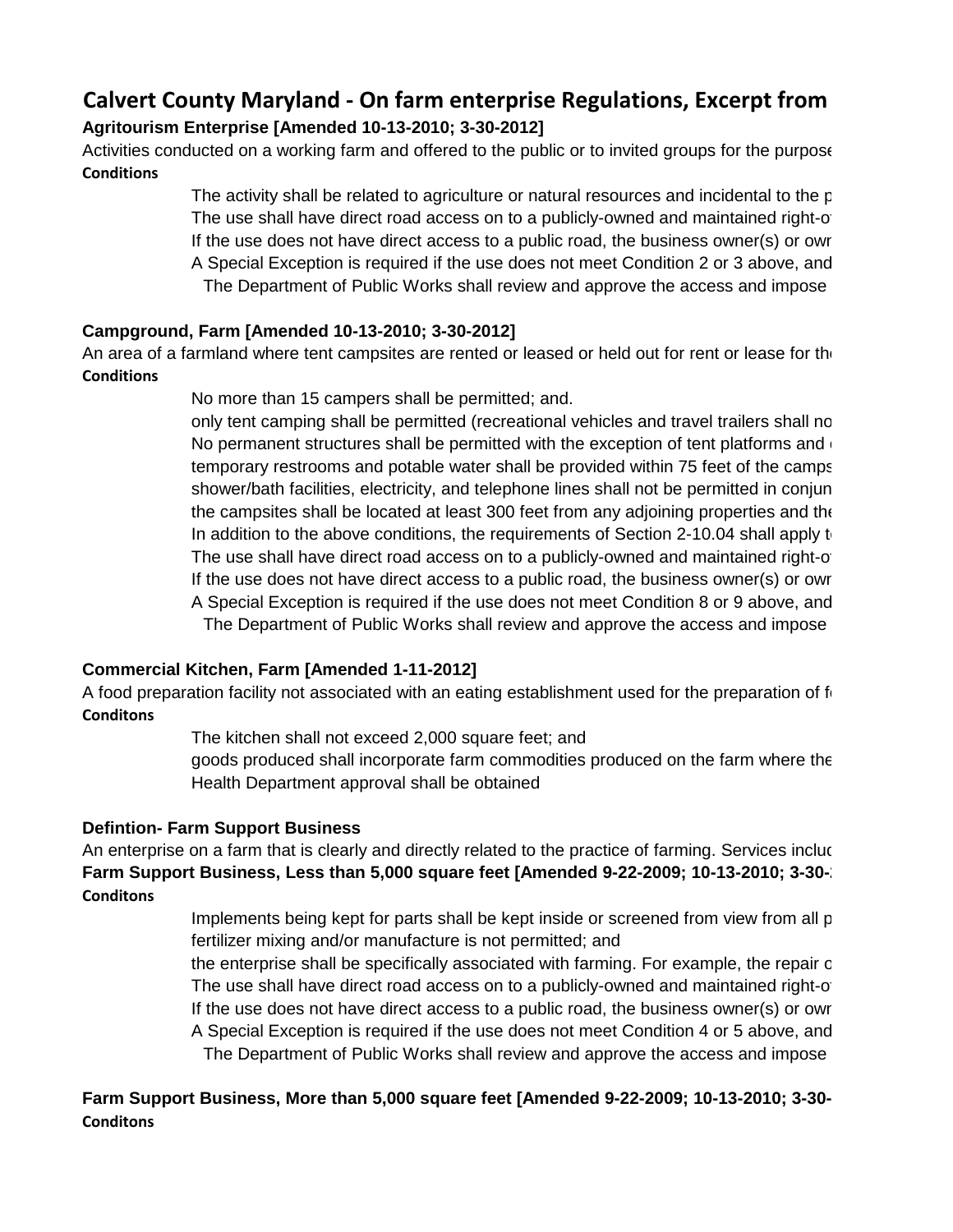Implements being kept for parts shall be kept inside or screened from view from all p fertilizer mixing and/or manufacture is not permitted; and

the enterprise shall be specifically associated with farming. For example, the repair o In addition to the above conditions, the requirements of Section 2-10.04 shall apply to The use shall have direct road access on to a publicly-owned and maintained right-of-The Board of Appeals shall consider adding the following conditions if the use does road: The business owner(s) or owner(s) of the property where the use is located shall have solution-The Department of Public Works shall review and approve the road access and impose

#### **Public Events/Public Assemblies on Farmland [Amended 9-22-2009]**

A special event held on a farm not related to farm activities. Such uses include performing arts and **Conditons**

> No more than two events per year shall be permitted; and no event shall exceed two weeks in duration; and approval from the Historic District Commission shall be required for properties that and the Ristoric District approval from the Agricultural Preservation Advisory Board shall be required for prop

#### **Rental Facilities on Farms [Amended 9-22-2009; 10-13-2010; 3-30-2012]**

Facilities or areas on farms that are available for rent for private events such as weddings, compan **Conditons**

> Approval from the Agricultural Preservation Advisory Board shall be required for properties in addition to the above condition, the requirements of Section 2-10.04 shall apply to The use shall have direct road access on to a publicly-owned and maintained right-of-The Board of Appeals shall consider adding the following conditions if the use does r The business owner(s) or owner(s) of the property where the use is located shall have  $\frac{1}{2}$ The Department of Public Works shall review and approve the road access and impose

#### **Sports Practice Fields on a Farm [Amended 9-22-2009]**

Farm fields provided for non-motorized field games or sports including, but not limited to, soccer, football, r **Conditons**

> The fields shall be used for practice only; and no structures or utility connections shall be permitted; and no artificial lighting shall be permitted; and no impervious surfaces shall be permitted.

#### Farm Brewery **[Amended 5-12-2009; 9-22-2009; 10-13-2010; 3-30-2012]**

An establishment for the manufacture of malt liquors, such as beer and ale, using grains such as or **Conditons**

> The brewery shall be designed and managed to brew no more than 15,000 barrels of at least one of the primary ingredients shall be produced on the farm where the brew sampling and the sale for on- and off-site consumption of the brewery's products shall events allowed on farms (e.g., Section 3-1.01, Use #10, Public Events/Public Assem the brewery shall be operated in accordance with all local, state, and federal laws; are The use shall have direct road access on to a publicly-owned and maintained right-of-If the use does not have direct access to a public road, the business owner(s) or own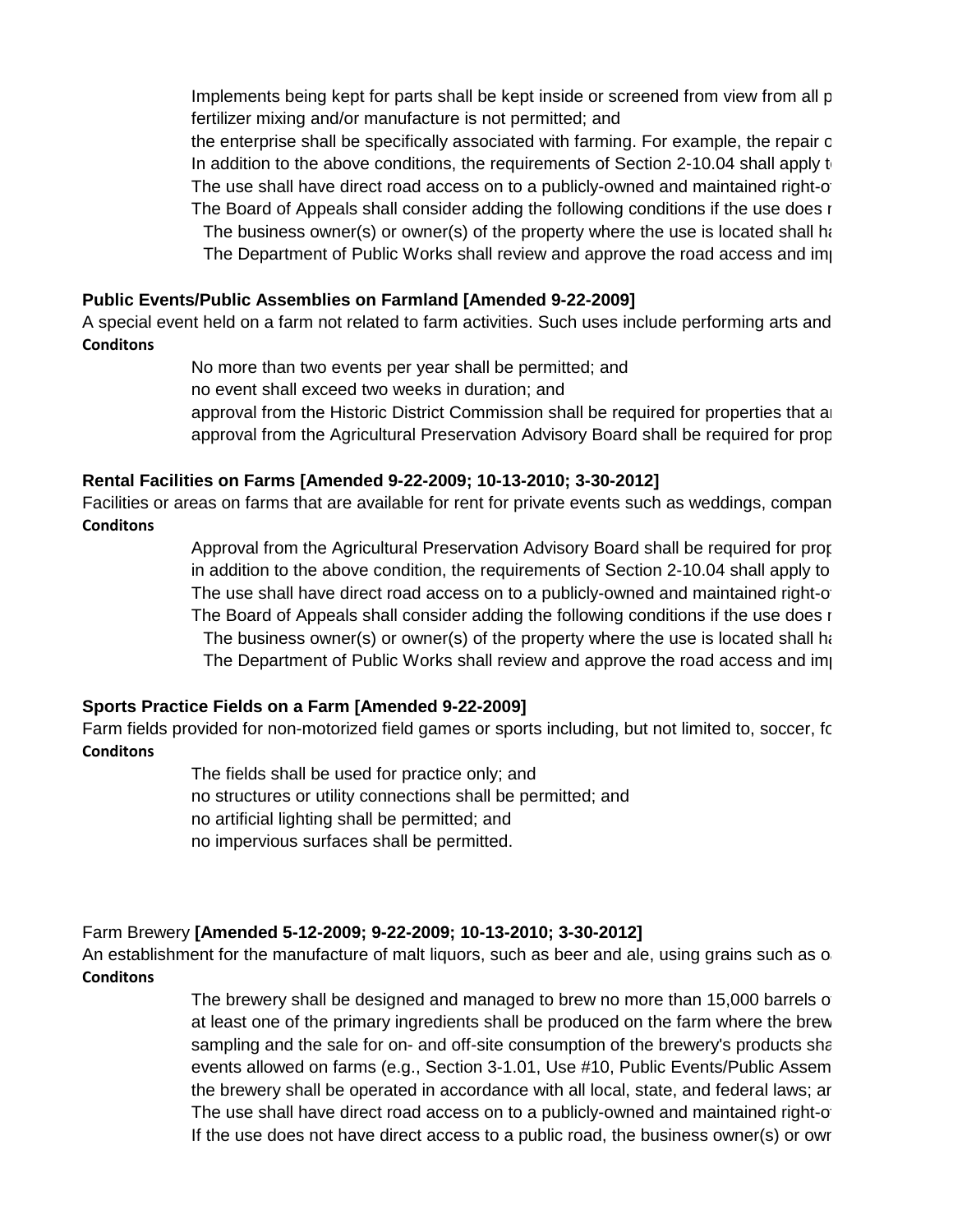A Special Exception is required if the use does not meet Condition 6 or 7 above, and The Department of Public Works shall review and approve the access and impose retail sales of items may be permitted subject to the following additional conditions: the items sold are primarily associated with the farm brewery (e.g., glassware and s the retails sales are conducted within the brewery or an accessory structure; and in no case shall the area designated for the retail sales exceed 20 percent of all bre

#### Farm Distillery **[Amended 5-12-2009; 9-22-2009; 10-13-2010; 3-30-2012]**

A facility located wholly on a farm designed for the distillation of grains and fruits produced primarily **Conditons**

> The distillery shall be capable of producing no more than 500 liters (132 gallons); and at least one of the primary ingredients shall be produced on the farm where the distil sampling and the sale for on- and off-site consumption of the distillery's products shall events allowed on farms (e.g., Section 3-1.01, Use #10, Public Events/Public Assem the distillery shall be operated in accordance with all local, state, and federal laws; are The use shall have direct road access on to a publicly-owned and maintained right-of-If the use does not have direct access to a public road, the business owner(s) or own A Special Exception is required if the use does not meet Condition 6 or 7 above, and The Department of Public Works shall review and approve the access and impose retail sales of items may be permitted subject to the following additional conditions: the items sold are primarily associated with the farm distillery (e.g., glassware and : the retails sales are conducted within the distillery or an accessory structure; and in no case shall the area designated for the retail sales exceed 20 percent of all dis

#### Farm Winery **[Amended 5-12-2009; 9-22-2009; 10-13-2010; 3-30-2012]**

An establishment located on a farm with a producing vineyard, orchard, or similar growing area anc **Conditons**

> at least one of the primary ingredients shall be produced on the farm where the wine sampling and the sale for on- and off-site consumption of the winery's products shall events allowed on farms (e.g., Section 3-1.01, Use #10, Public Events/Public Assem the winery shall be operated in accordance with all local, state, and federal laws; and The use shall have direct road access on to a publicly-owned and maintained right-of-If the use does not have direct access to a public road, the business owner(s) or own A Special Exception is required if the use does not meet Condition 5 or 6 above, and The Department of Public Works shall review and approve the access and impose retail sales of items may be permitted subject to the following additional conditions: the items sold are primarily associated with the farm winery (e.g., glassware and sc the retails sales are conducted within the winery or an accessory structure; and in no case shall the area designated for the retail sales exceed 20 percent of all wir

#### Forest Product Processing **[Amended 9-22-2009]**

The post-harvest processing of timber and non-timber materials from forests off-site. Such uses me **Conditons**

> All structures shall be at least 200 feet from any property boundary that adjoins a property a 100-foot vegetated buffer shall be provided along such boundaries; and hours of operation shall be restricted to daylight hours on weekdays only.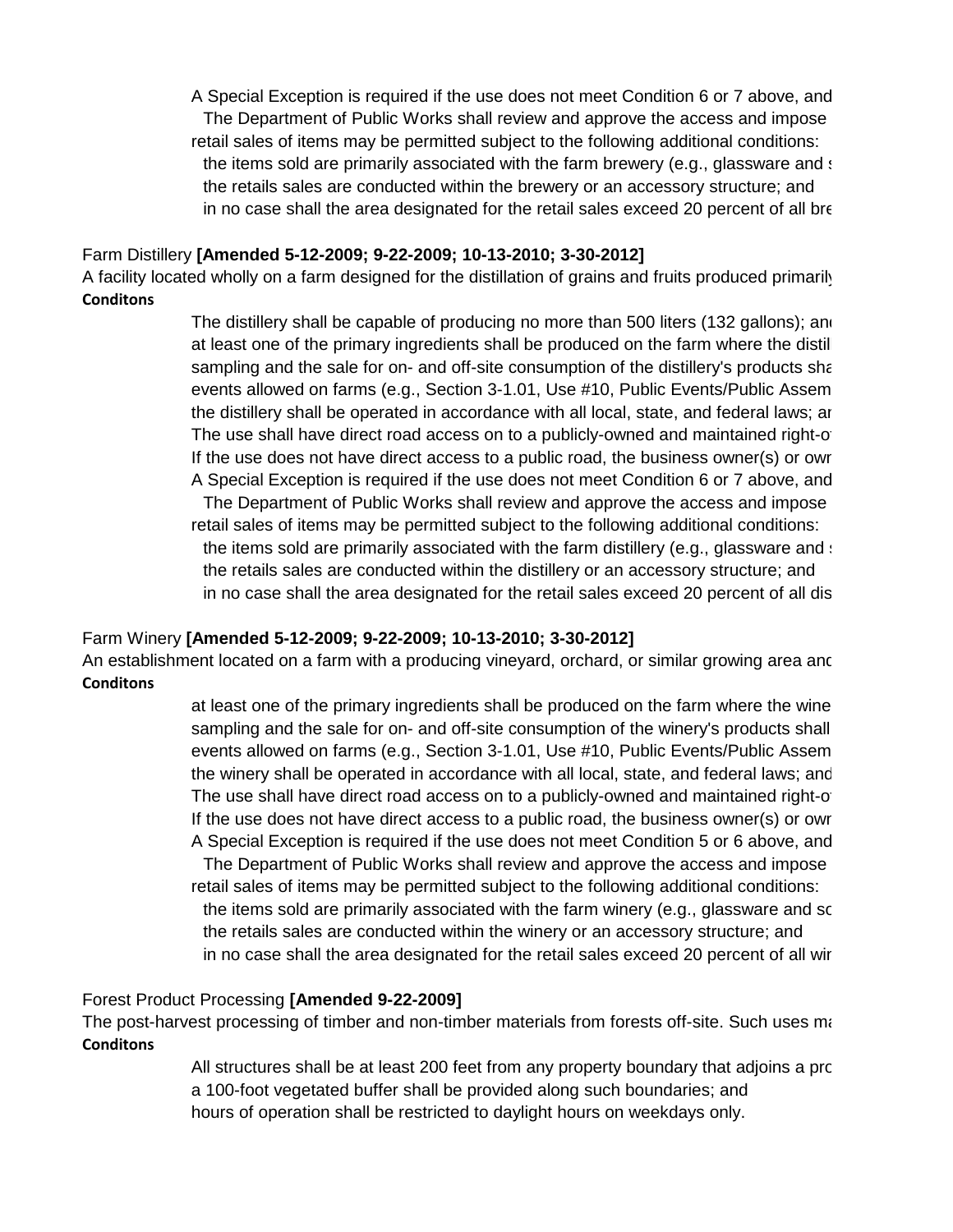# **Calvert County Maryland - On farm enterprise Regulations, Excerpt from Sections 3-1.01 and 3-1.02, http://ecode360.com/29297631Z**

se of recreation, education, or active involvement in a farm operation. Such activities include far

The activity shall be related to agriculture or natural resources and incidental to the primary operation of the farm; and incidental to the primary operation of the farm; and incidental to the primary operation of the far  $\sigma$  use shall have direct road access on to a public value  $\sigma$  public  $\sigma$  publicly-of-way, or a public of  $\sigma$ vner(s) of the property where the use is located shall have sole ownership of the right-of-way. d the Board of Appeals shall consider adding the following conditior Frame of Public Works shall review and approximate and impose approximate approximate approximate construction standards. The access approximate construction standards.

An area of camping parties are rented or leased or leased or leased or leased or leased or leased or leased or leased or leased or leased or leased or leased or leased or leased or lease for the use of camping parties.

 $\alpha$  tot be permitted); and trailers and travel trailers shall not be permitted (recreational vehicles and trailers shall not be permitted); and  $\Lambda$  cooking grills; and the exception of tent platforms and cooking grills; and cooking grills; and cooking grills; and cooking grills; and cooking grills; and cooking grills; and cooking grills; and cooking grills; and c  $t$ emporary restrictions and potable water shall be provided within  $\sigma$  feet of  $t$  feet of  $t$  feet of  $t$ inction with the campground; and telephone lines shall not be permitted by permitted and telephone lines shall not be permitted by permitted and the permittedin conjunction with the campground; and the permitted and the pe the road; and  $\alpha$  is a least 300 feet from any adjoining properties and the road; and the road; and the road; and the road; and the road; and the road; and the road; and the road; and the road; and the road; and the road In addition to the above conditions, the requirements of Section 2-10.04 shall apply to Historic Districts; an  $\sigma$  use shall have direct road access on to a public value  $\sigma$  public  $\sigma$  publicly-of-way, or  $\sigma$ vner(s) of the property where the use is located shall have sole ownership of the right-of-way. In the Board of Appeals shall consider adding the following conditior in the Board of Appeals shall consider adding the following condition: Frame of Public Works shall review and approximate and impose approximate approximate approximate construction standards. The access approximate construction standards.

foods for sale for human consumption. May be attached to a farm stand.

agoods produced shall incorporate farm commodities produced on the farmwhere the farmwhere the farmwhere the farmwhere the farmwhere the farmwhere the farmwhere the farmwhere the farmwhere the farmwhere the farmwhere the f

ude, but are not limited to, blacksmithing, farrier, farm implement repair, agricultural pest service **Farm Support Business, Less than 5,000 square feet [Amended 9-22-2009; 10-13-2010; 3-30-2012]**

public roads and adjoining properties; and viewfrom viewfrom viewfrom viewfrom all public roads and adjoining properties; and

of farm tractors and implements would qualify whereas general diesel service or general weldin  $\sigma$  use shall have direct road access on to a public value  $\sigma$  public  $\sigma$  publicly-of-way, or  $\sigma$ 

vner(s) of the property where the use is located shall have sole ownership of the right-of-way. In the Board of Appeals shall consider adding the following conditior and the Board of Appeals shall consider adding the following condition: Example 2 appropriate construction standards. The access and impose approximate approximate construction standards.

**Farm Support Business, More than 5,000 square feet [Amended 9-22-2009; 10-13-2010; 3-30-2012]**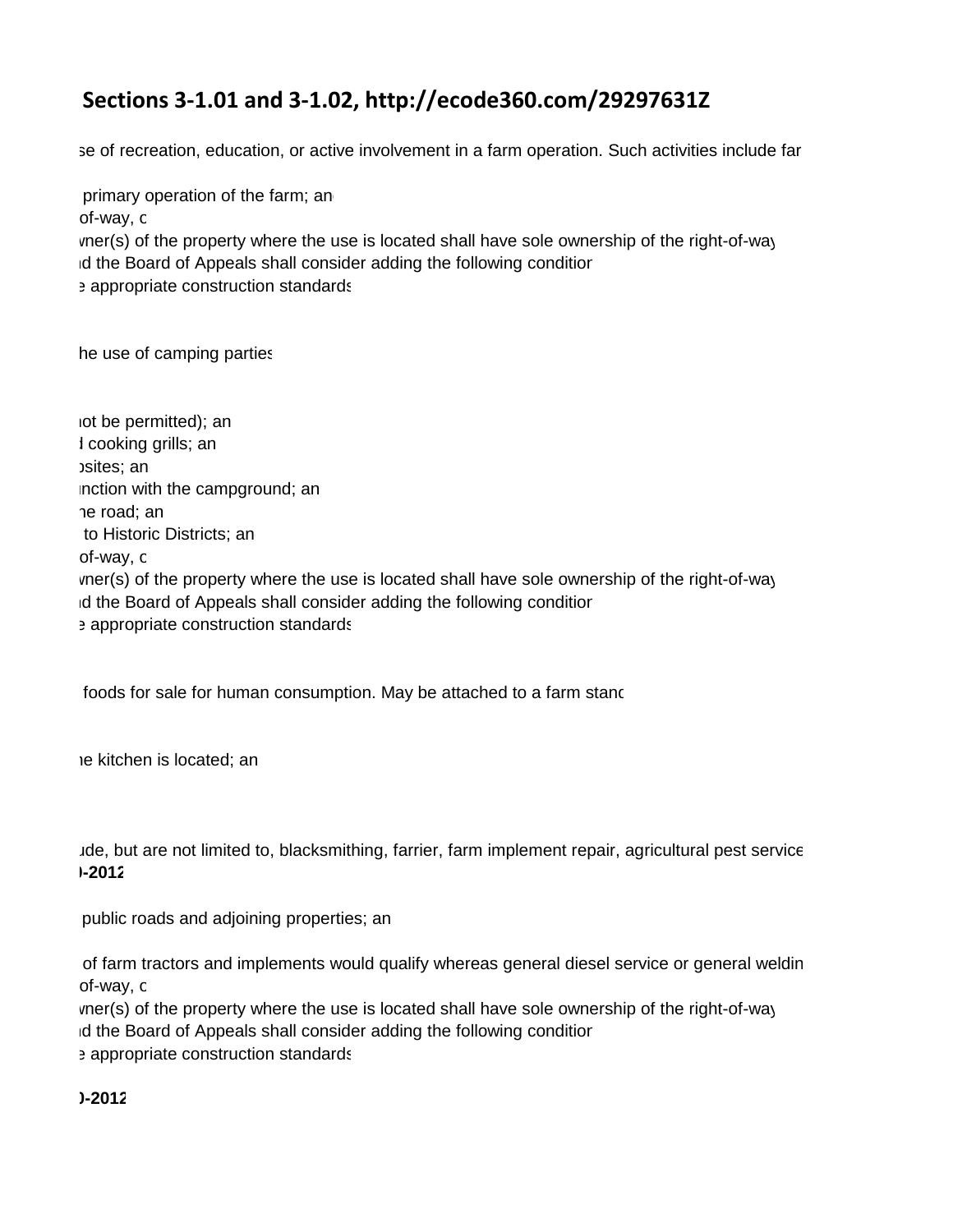public roads and adjoining properties; and viewfrom viewfrom viewfrom viewfrom all public roads and adjoining properties; and

of farm tractors and implements would qualify whereas general diesel service or general weldin In addition to the above conditions, the requirements of Section 2-10.04 shall apply to Historic Districts; an  $\sigma$  use shall have direct road access on to a public value  $\sigma$  public  $\sigma$  publicly-of-way, or a public of  $\sigma$ The Board of Appeals shall consider adding the following conditions in the following conditions in the following conditions in the following conditions in the following conditions in the following conditions in the follow have sole ownership of the right-of-way; and use is located shall have sole ownership of the right-of-way; and The Department of Public Works shall review and approve the road access and impose appropriate construction standards. The road impose appropriate construction standards.

A special event held on a farm not related to farm activities. Such uses include performing arts and concerts.

are Historically Districted and the requirements of Section 2-10.04 shall apply to those propertie perties located in Agricultural Preservation Districts. The required for properties located in Agricultural Preservation Districts.

Iny picnics, or private parties are available for rent for private events such as well as well as well as well as we

approval from the Agricultural Preservation Districts; and properties required for properties located in Agricultural Preservation Districts; and in addition to the above condition, the requirements of Section 2-10.04 shall apply to Historic Districts; and  $\sigma$  use shall have direct road access on to a public value  $\sigma$  public  $\sigma$  publicly-of-way, or a public of  $\sigma$ The Board of Appeals shall consider adding the following conditions in the following conditions in the following conditions in the following conditions in the following conditions in the following conditions in the follow have sole ownership of the right-of-way; and use is located shall have sole ownership of the right-of-way; and The Department of Public Works shall review and approve the road access and impose appropriate construction standards. The road impose appropriate construction standards.

football, volleyball, lacrosse, baseball, softball, and t-ball. The not limited to sports including to the football, and t-ball.

oats, hops, wheat and barley produced on the farm on which the farm brewery is locatec

of beer per year, and managed to brew no more than 15,000 barrels of beer per year, and than 15,000 barrels of b at least one of the primary ingredients shall be primary induced on the farm where the brewers shall be primary in the farm where the farm where the farm where the brewers is located; and where the brewers in the farm wher hall be permitted in accordance with State and County alcohol laws and regulations; an nblies on Farmland, and Use #11, Rental Facilities on Farms) shall be permitted on the site of tl  $\tan \frac{1}{2}$  $\sigma$  use shall have direct road access on to a public value  $\sigma$  public  $\sigma$  publicly-of-way, or  $\sigma$ 

vner(s) of the property where the use is located shall have sole ownership of the right-of-way.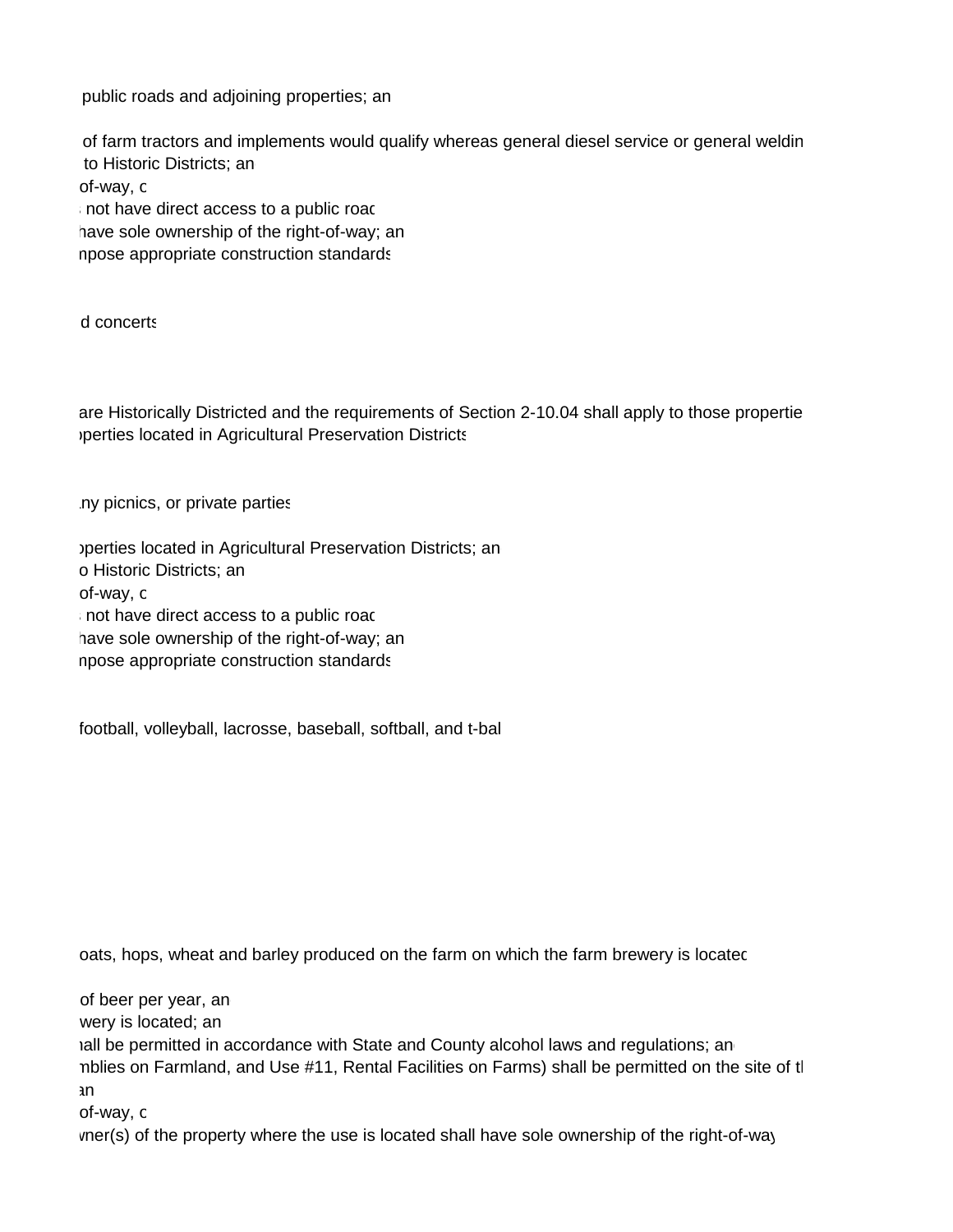In the Board of Appeals shall consider adding the following conditions: The Board of Appeals shall consider adding the following conditions: Example 2 appropriate construction standards. The access and impose approximate approximate construction standards.

I souvenirs) or are locally produced goods which would be permitted to be sold at an Artisan's ar

in no case shall the area designated for the retail sales exceeding 20 percent of all brewery buildings combined.

A facility on the farm into alcoholic beverages whole grains and fruits produced primarily on the farm into alcoholic beverages.

 $\mathsf{n}$ 

at least one of the primary ingredients shall be primary induced on the farm where the distillery is located; and the farm where the distillery is located; and the distillery is located; and the distillery is located; and

hall be permitted in accordance with State and County alcohol laws and regulations; an nblies on Farmland, and Use #11, Rental Facilities on Farms) shall be permitted on the site of tl  $\tan \frac{1}{2}$ 

 $\sigma$  use shall have direct road access on to a public value  $\sigma$  public  $\sigma$  publicly-of-way, or  $\sigma$ 

vner(s) of the property where the use is located shall have sole ownership of the right-of-way. In the Board of Appeals shall consider adding the following conditior in the Board of Appeals shall consider adding the following condition: Frame of Public Works shall review and approximate and impose approximate approximate approximate construction standards. The access approximate construction standards.

I souvenirs) or are locally produced goods which would be permitted to be sold at an Artisan's a

istillery buildings combined 20 percent of all distillers exceeding 20 percent of all distillers exceedings combined.

nd with facilities for fermenting and bottling wine on the premises where the owner manufactures

at least one of the primary ingredients shall be primary induced on the farm where the winery is located; and winery is located; and where the winery is located; and winery is located; and winery is located; and winery is

ill be permitted in accordance with State and County alcohol laws and regulations; an nblies on Farmland, and Use #11, Rental Facilities on Farms) shall be permitted on the site of tl  $\mathbf h$  be operated in accordance with all local, state, and federal laws; and federal laws; and federal laws; and federal laws; and federal laws; and federal laws; and federal laws; and federal laws; and federal laws; and

 $\sigma$  use shall have direct road access on to a public value  $\sigma$  public  $\sigma$  publicly-of-way, or a public of  $\sigma$ 

vner(s) of the property where the use is located shall have sole ownership of the right-of-way. In the Board of Appeals shall consider adding the following conditior in the Board of Appeals shall consider adding the following condition: Example 2 appropriate construction standards. The access and impose approximate approximate construction standards.

souvenirs) or are locally produced goods which would be permitted to be sold at an Artisan's and

inery buildings combined 20 percent of all wines exceeding 20 percent of all wines exceedings combined.

nay include fixed-location stump-grinding and the production of mulch. This definition does not in

roperty that is used for residential purposes; an any property that adjoints a property that is used for residential purposes; and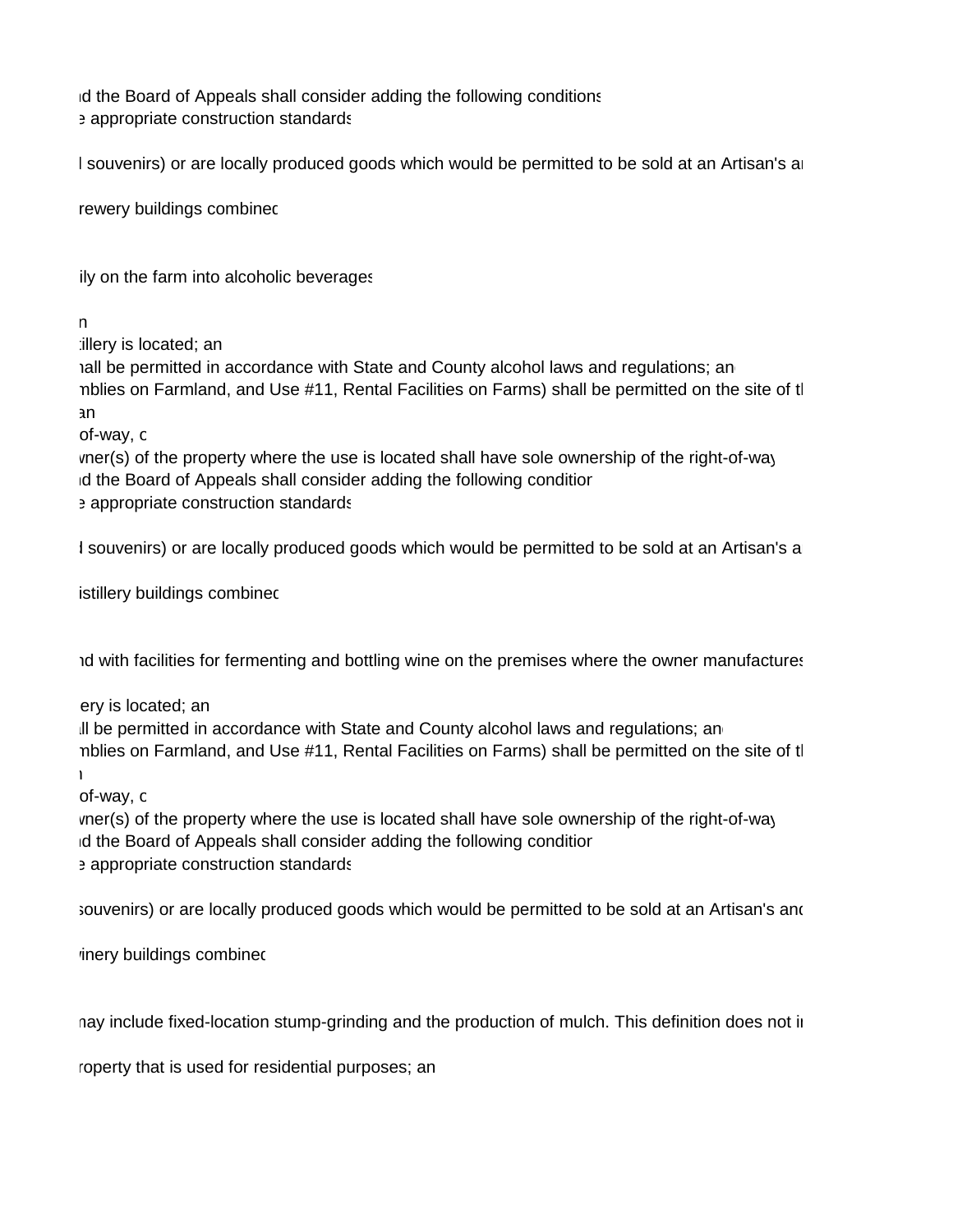m tours, hayrides, corn mazes, classes, and picnic facilities

external terminance termination installation service, and greenhouse construction and installation

the enterprise shall be specifically associated with farming. For example, the repair of farming services would not; and implements whereas general welding service or general welding service or general welding service or g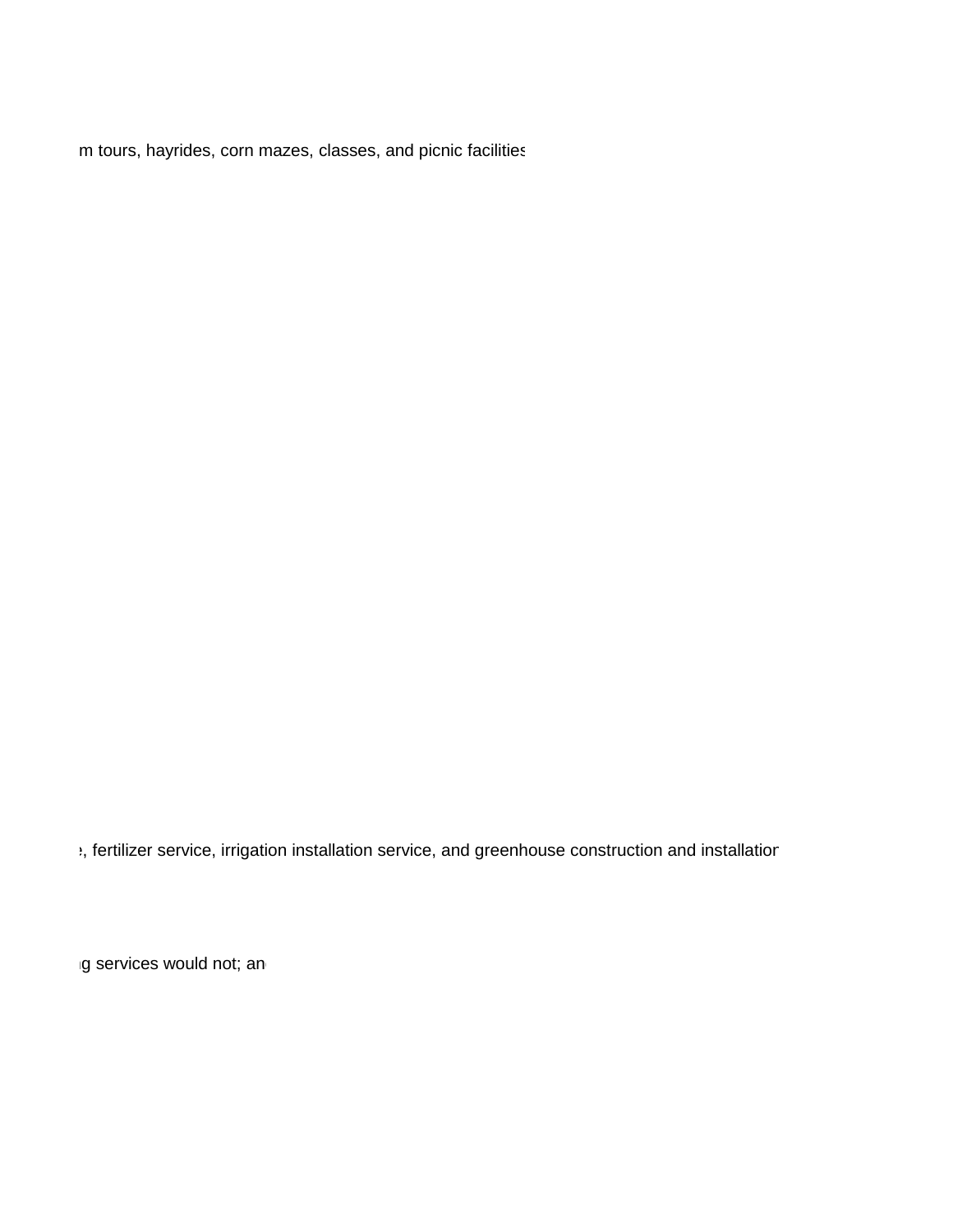the enterprise shall be specifically associated with farming. For example, the repair of farming services would not.

approval from the Historic District Commission shall be required for properties that are  $\mathbb{R}$  shall apply to that are  $\mathbb{R}$  shall apply to those properties; and Section 2-10.04 shall apply to those properties; and t

he brewery in accordance with the requirements of this Ordinance and with State and County all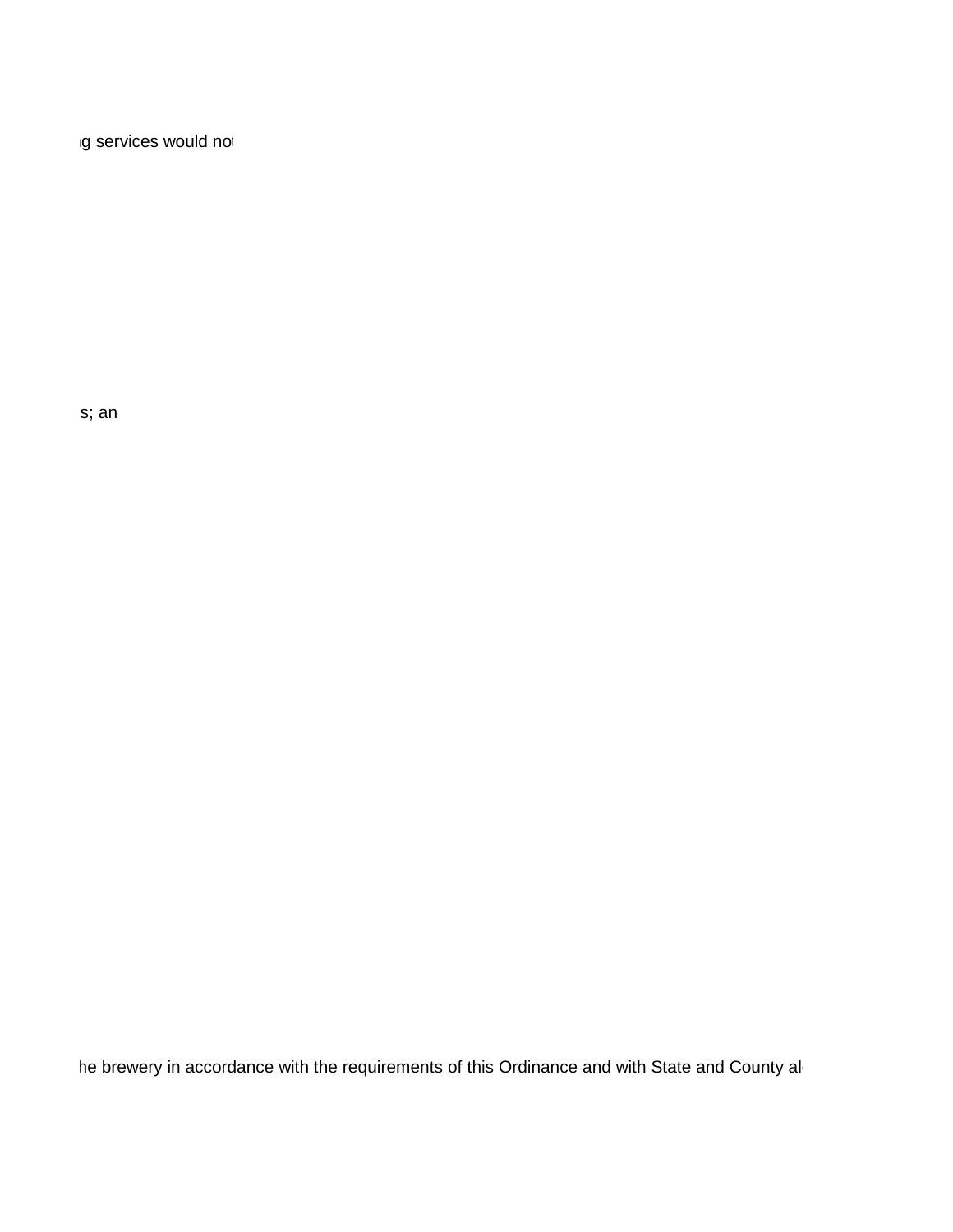nd Crafter's Market or Farmers' Market, as defined by this Ordinance; an

he distillery in accordance with the requirements of this Ordinance and with State and County al

nd Crafter's Market or Farmers' Market, as defined by this Ordinance; an

s wine and/or pomace brandy from fresh fruits or other agricultural products as allowable by stat

he winery in accordance with the requirements of this Ordinance and with State and County alco

d Crafter's Market or Farmers' Market, as defined by this Ordinance; an

nclude commercial sawmills, portable sawmills, paper mills, or chip mills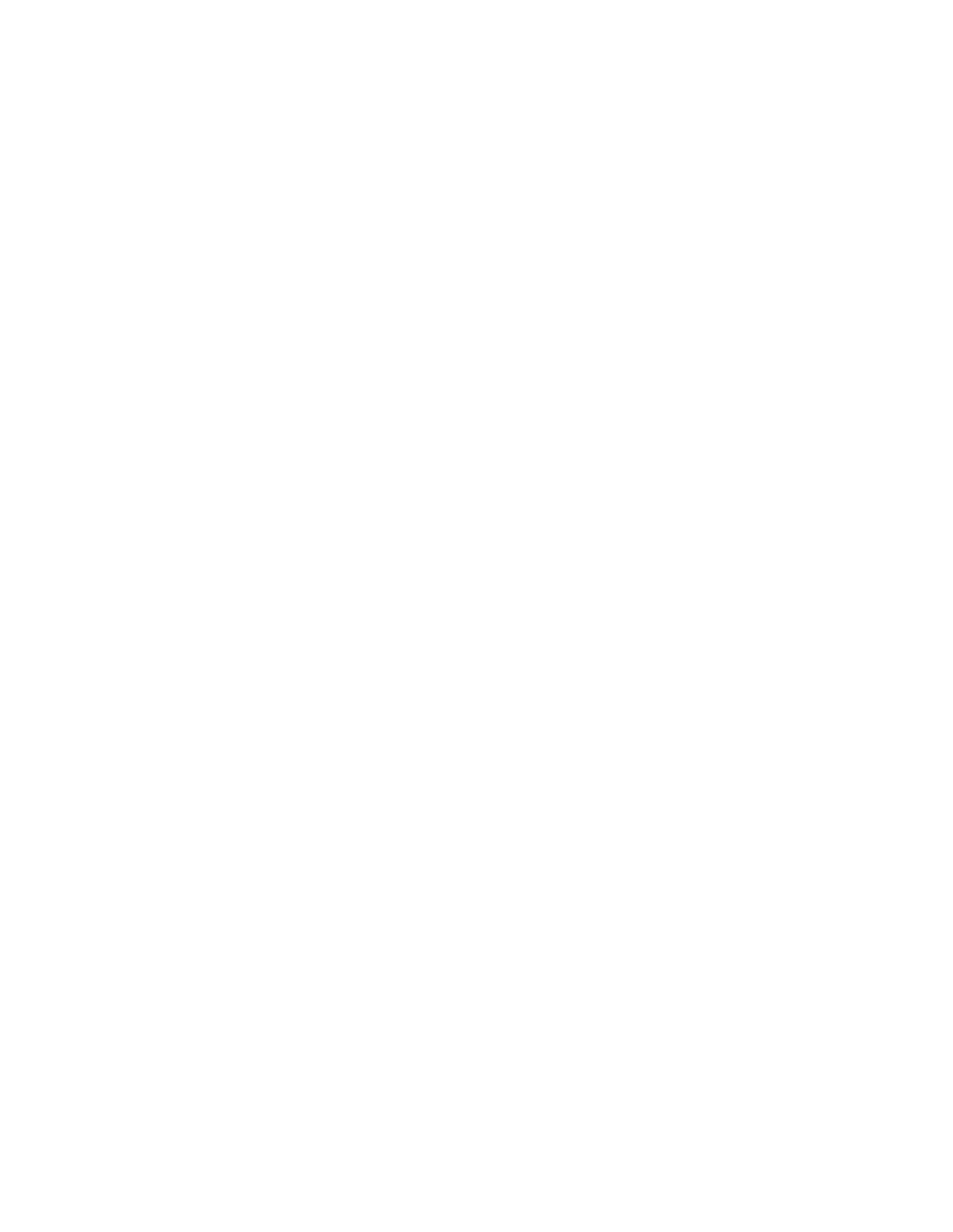cohol laws and regulations; and contract the contract of the contract of the contract of the contract of the contract of the contract of the contract of the contract of the contract of the contract of the contract of the c